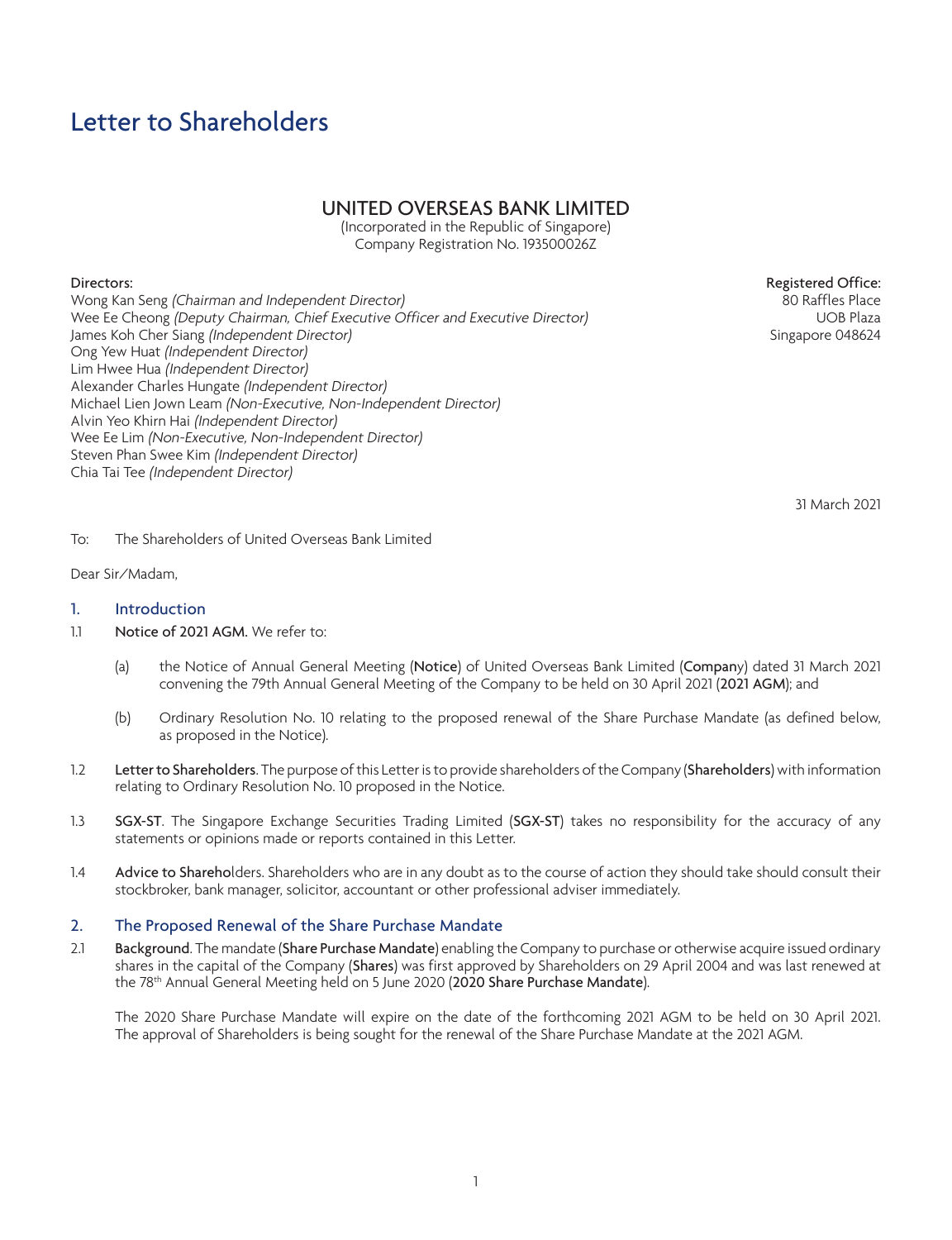- 2.2 Rationale for the proposed renewal of the Share Purchase Mandate. The proposed renewal of the Share Purchase Mandate would give the Company the flexibility to purchase or acquire its issued Shares as and when appropriate to:
	- (a) manage the capital structure of the Company, with a view to achieving an efficient capital mix;
	- (b) manage surplus capital, such that surplus capital and funds which are in excess of the Company's requirements may be returned to Shareholders in an expedient and cost-efficient manner; and
	- (c) improve return on equity, which is one of the key objectives of the Company.

The issued Shares purchased or acquired pursuant to the Share Purchase Mandate may be held as treasury shares which may be used for the purposes of any staff incentive scheme as may be implemented by the Company from time to time.

The Share Purchase Mandate will be exercised by the Directors only in circumstances where it is considered to be in the best interests of the Company. No purchase or acquisition of Shares will be made in circumstances which would or is likely to have a material adverse effect on the financial position of the Company and its subsidiaries (Group).

2.3 Authority and limits on the Share Purchase Mandate. The authority and limits on the Share Purchase Mandate, if renewed at the 2021 AGM, are summarised below:

# (a) Maximum number of Shares

The total number of Shares that may be purchased or acquired by the Company pursuant to the Share Purchase Mandate is limited to that number of Shares representing not more than five per cent of the total number of issued Shares as at the date of the 2021 AGM at which this renewal of the Share Purchase Mandate is approved (Approval Date). Only Shares which are issued and fully paid-up may be purchased or acquired by the Company. The Shares which are held as treasury shares and subsidiary holdings (as defined in the Listing Manual of the SGX-ST (Listing Manual)) will be disregarded for the purposes of computing the five per cent limit.

As at 2 March 2021 (Latest Practicable Date), the Company had 1,672,814,781 Shares, excluding treasury shares, and no subsidiary holdings.

While the Share Purchase Mandate would authorise the purchase or acquisition of Shares up to the five per cent limit, Shareholders should note that the Company may not necessarily purchase or acquire or be able to purchase or acquire the full five per cent of its issued Shares (excluding treasury shares and subsidiary holdings) as authorised, or at all. In particular, no purchase or acquisition of the Shares would be made in circumstances which would have or may have a material adverse effect on the financial position of the Company.

# (b) Duration of authority

Purchases or acquisitions of Shares may be made, at any time and from time to time, on and from the Approval Date up to:

- (i) the date on which the next annual general meeting of the Company is held or required by law to be held;
- (ii) the date on which the purchases or acquisitions of Shares pursuant to the Share Purchase Mandate are carried out to the full extent mandated; or
- (iii) the date on which the authority conferred by the Share Purchase Mandate is revoked or varied by the Company in a general meeting,

whichever is the earliest.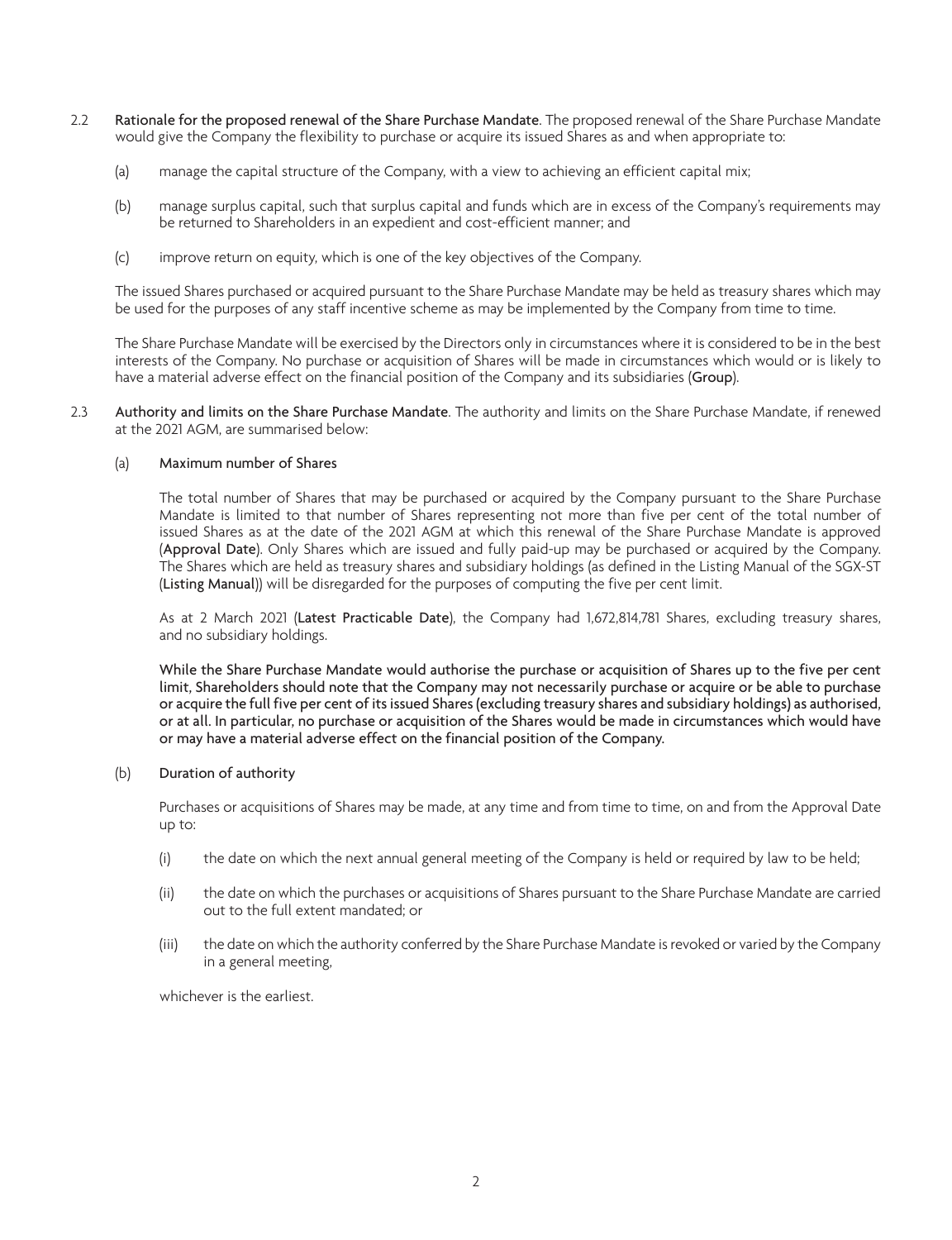## (c) Manner of purchase or acquisition of Shares

Purchases or acquisitions of Shares may be made by:

- (i) on-market purchases (Market Purchases) transacted on the SGX-ST, through one or more duly licensed dealers appointed by the Company for the purpose; and/or
- (ii) off-market purchases (Off-Market Purchases) effected otherwise than on a stock exchange, in accordance with an equal access scheme or schemes.

The purchases or acquisitions in connection with or in relation to any equal access scheme or schemes may be subject to such terms and conditions as the Directors may consider fit in the interests of the Company provided that such terms and conditions are not inconsistent with the relevant provisions of the Share Purchase Mandate, the Listing Manual and the Companies Act, Chapter 50 of Singapore (Companies Act).

Off-Market Purchases must satisfy all the following conditions:

- (I) offers for the purchase or the acquisition of Shares shall be made to every person who holds Shares to purchase or to acquire the same percentage of their Shares;
- (II) all of those persons shall be given a reasonable opportunity to accept the offers made; and
- (III) the terms of the offers shall be the same, except that:
	- a. differences in consideration attributable to the fact that offers may relate to Shares with different accrued dividend entitlements; and
	- b. differences in the offers introduced solely to ensure that each person is left with a whole number of Shares,

shall be disregarded.

If the Company wishes to make an Off-Market Purchase in accordance with an equal access scheme, it will issue an offer document containing at least the following information:

- (I) the terms and conditions of the offer;
- (II) the period and procedures for acceptances; and
- (III) the information required under Rules 883(2), (3), (4), (5) and (6) of the Listing Manual.

#### (d) Maximum purchase price

The purchase price (excluding brokerage, commission, applicable goods and services tax and other related expenses) to be paid for a Share will be determined by the Directors. The purchase price to be paid for the Shares, as determined by the Directors, must not exceed 105 per cent of the Average Closing Price of the Shares whether they are a Market Purchase or an Off-Market Purchase.

For the above purposes:

Average closing price means the average of the last dealt prices of the Shares over the five consecutive market days on which the Shares were transacted on the SGX-ST immediately preceding the date of the Market Purchase by the Company or, as the case may be, the date of the making of the offer pursuant to the Off-Market Purchase, and deemed to be adjusted in accordance with the Listing Manual for any corporate action which occurs during the relevant five-day period and the date of the Market Purchase by the Company or, as the case may be, the date of the making of the offer pursuant to the Off-Market Purchase; and

date of the making of the offer means the date on which the Company announces its intention to make an offer for an Off-Market Purchase, stating the purchase price (which shall not be more than the Maximum Price calculated on the foregoing basis) for each Share, and the relevant terms of the equal access scheme for effecting the Off-Market Purchase.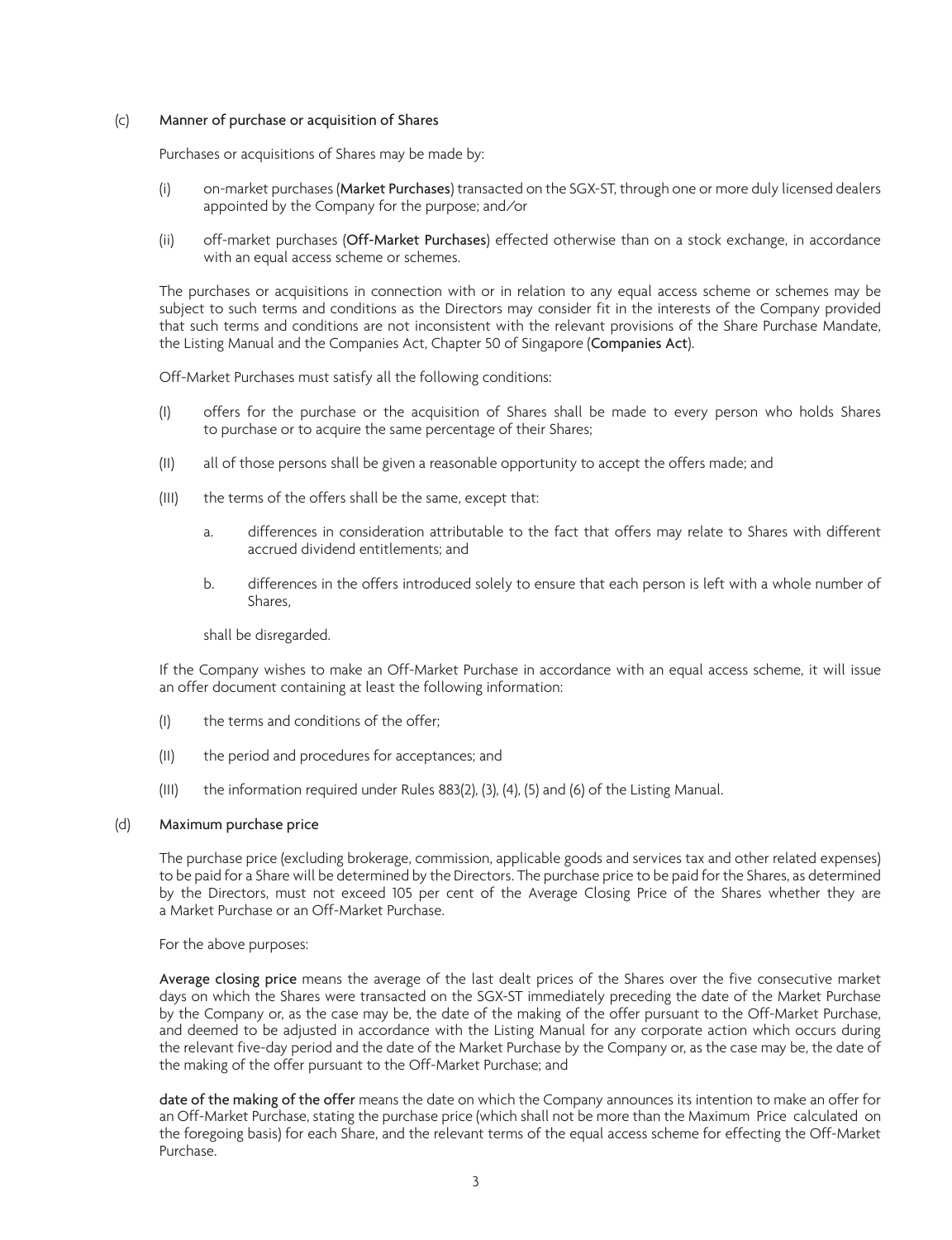#### (e) No purchases during certain periods

While the Listing Manual does not expressly prohibit any purchase or acquisition of shares by a listed company during any particular time or times, the Company will not undertake any purchase or acquisition of Shares pursuant to the proposed Share Purchase Mandate at any time after a price sensitive development has occurred or has been the subject of a decision until the price sensitive information has been publicly announced. In particular, the share buy-back will not be carried out during the period commencing two weeks before the announcement of the financial statements for each of the first three quarters of the Company's financial year (if the Company announces its quarterly financial statements, whether required by the SGX-ST or otherwise), and the period of one month before the announcement of the Company's half-year and full-year financial statements (if the Company does not announce its quarterly financial statements).

2.4 Source of funds. The Companies Act permits the Company to purchase or acquire its own Shares out of capital, as well as from its distributable profits.

The Company intends to use its internal sources of funds to finance its purchase or acquisition of the Shares. The Directors do not propose to exercise the Share Purchase Mandate in a manner and to such extent that the liquidity and capital of the Group would be materially adversely affected.

- 2.5 Reporting requirements. Pursuant to Rule 886 of the Listing Manual, the Company will notify the SGX-ST of any purchase or acquisition of Shares under the proposed Share Purchase Mandate as follows:
	- (a) in the case of a Market Purchase, by 9:00am on the market day following the day on which it purchased the Shares; and
	- (b) in the case of an Off-Market Purchase, by 9:00am on the second market day after the close of acceptances of the offer.

The announcement (in the form prescribed under the Listing Manual) shall include, *inter alia*, details of the maximum number of Shares authorised for purchase, the date of purchase, the total number of Shares purchased, the number of Shares cancelled, the number of Shares held as treasury shares, the purchase price per Share or the highest and lowest prices paid for such Shares (as applicable), the total consideration (including stamp duties, brokerage and clearing charges, and other related expenses) paid or payable for the Shares, the cumulative number of Shares purchased to date, the number of issued Shares excluding treasury shares and subsidiary holdings after the purchase, the number of treasury shares held after the purchase and the number of subsidiary holdings after the purchase.

2.6 Status of purchased shares. Under the Companies Act, Shares purchased or acquired by the Company shall be deemed cancelled immediately upon purchase or acquisition (and all rights and privileges attached to the Shares will expire on cancellation) unless such Shares are held by the Company as treasury shares. Accordingly, in the event that the purchased Shares are cancelled, the total number of issued Shares will be reduced by the number of Shares so cancelled.

Depending on the needs of the Company, the Directors will decide whether the Shares purchased will be cancelled or kept as treasury shares, or partly cancelled and partly kept as treasury shares.

2.7 Treasury shares. The Shares purchased or acquired may be held or dealt with as treasury shares. Some of the provisions on treasury shares under the Companies Act are summarised below:

#### (a) Maximum holdings

The number of Shares held as treasury shares cannot at any time exceed 10 per cent of the total number of Shares. For this purpose, any Shares that are held by subsidiaries in the circumstances referred to in Sections 21(4B) and 21(6C) of the Companies Act shall be included in computing the 10 per cent limit.

# (b) Voting and other rights

The Company cannot exercise any right in respect of treasury shares, including any right to attend or vote at meetings and for the purposes of the Companies Act, the Company shall be treated as having no right to vote and the treasury shares shall be treated as having no voting rights.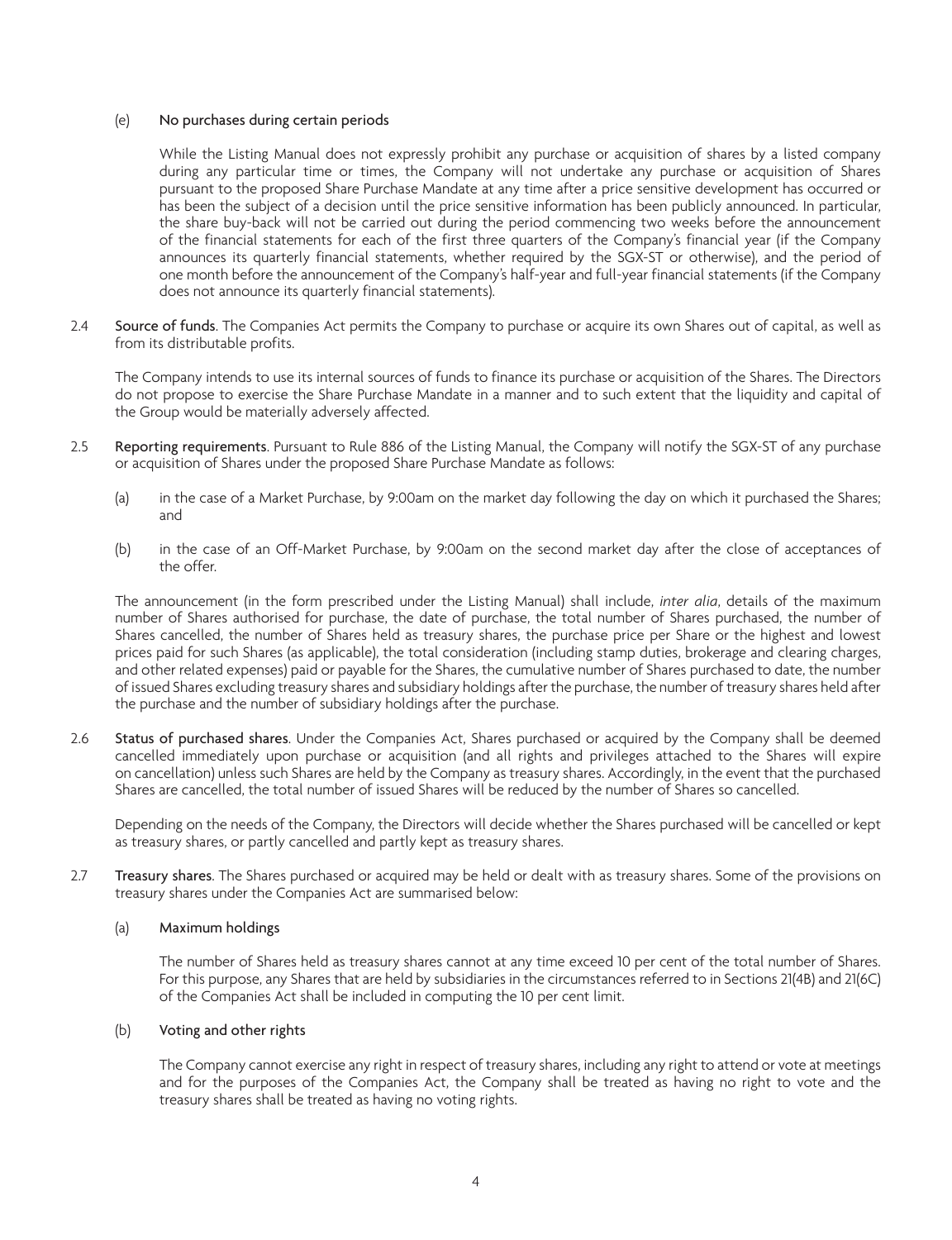In addition, treasury shares are not entitled to dividends or other distribution of the Company's assets but fully-paid bonus shares may be allotted in respect of treasury shares and such bonus shares shall be treated for the purposes of the Companies Act as if they were purchased by the Company at the time they were allotted. Accordingly, such bonus shares may be held as treasury shares or dealt with in the manner described in paragraphs 2.7(c)(i) to 2.7(c)(v) below. A subdivision or consolidation of any treasury share is also allowed so long as the total value of the treasury shares after the subdivision or consolidation is the same as before.

# (c) Disposal and cancellation

Where Shares purchased or acquired by the Company are held as treasury shares, the Company may at any time but subject always to the Singapore Code on Take-overs and Mergers (Take-over Code):

- (i) sell the treasury shares for cash;
- (ii) transfer the treasury shares for the purposes of or pursuant to any share scheme, whether for its employees, directors or other persons;
- (iii) transfer the treasury shares as consideration for the acquisition of shares in or assets of another company or assets of a person;
- (iv) cancel the treasury shares; or
- (v) sell, transfer or otherwise use the treasury shares for such other purposes as may be prescribed by the Minister for Finance.

Under Rule 704(28) of the Listing Manual, an immediate announcement containing, *inter alia*, the following details must be made in respect of any sale, transfer, cancellation and/or use of the treasury shares (each an event):

- (I) date and purpose of event;
- (II) number and value of treasury shares involved in the event;
- (III) number of treasury shares involved before and after the event; and
- (IV) percentage of the number of treasury shares against the total number of shares (of the same class as the treasury shares) which are listed on SGX-ST before and after the event.
- 2.8 Financial effects. The financial effects on the Company and the Group arising from purchases or acquisitions of Shares which may be made pursuant to the proposed Share Purchase Mandate will depend on, *inter alia*, whether the Shares are purchased or acquired out of profits and/or capital of the Company, the aggregate number of Shares purchased or acquired and the consideration paid at the relevant time, and whether the Shares purchased or acquired are held in treasury or cancelled. The financial effects on the Group for the financial year ended 31 December 2020 are based on the assumptions set out below.

#### (a) Purchase or acquisition out of capital or profits

Under the Companies Act, purchases or acquisitions of Shares by the Company may be made out of the Company's profits and/or capital so long as the Company is solvent.

Where the consideration paid by the Company for the purchase or acquisition of Shares is made out of capital, the amount available for the distribution of dividends by the Company will not be reduced.

Where the consideration paid by the Company for the purchase or acquisition of Shares is made out of profits, such consideration will correspondingly reduce the amount available for the distribution of dividends by the Company.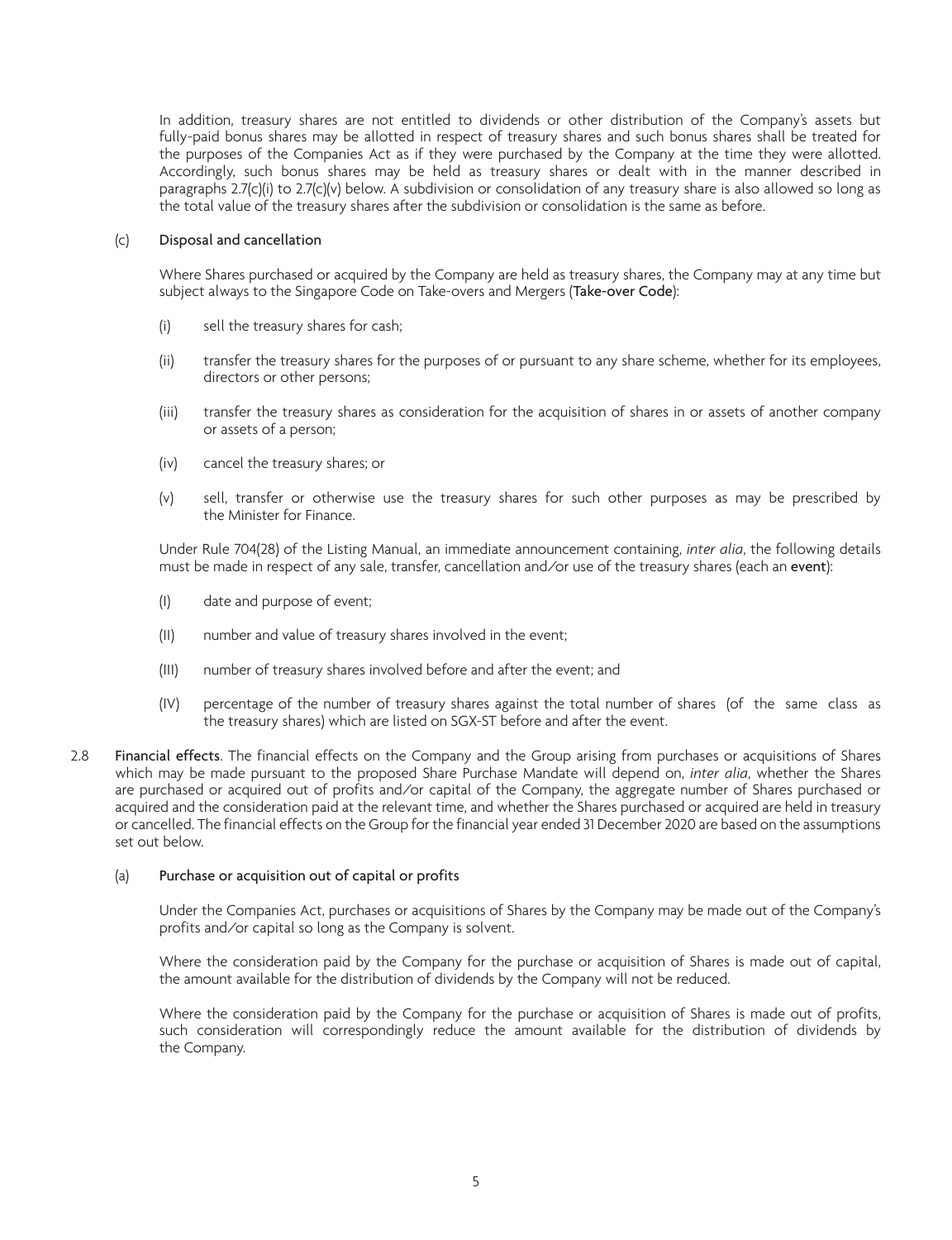#### (b) Number of Shares acquired or purchased

The maximum number of Shares which can be purchased by the Company will depend on the number of Shares, excluding treasury shares and subsidiary holdings, of the Company as at the Approval Date.

Purely for illustrative purposes, on the basis of 1,672,814,781 Shares in issue, excluding treasury shares and subsidiary holdings, as at the Latest Practicable Date, and assuming that on or prior to the 2021 AGM (i) no further Share is issued, (ii) no further Share is purchased or acquired by the Company, or held as treasury share and (iii) no Share is held as subsidiary holding, not more than 83,640,739 Shares (representing five per cent of the Shares in issue, excluding treasury shares and subsidiary holdings, as at that date) may be purchased or acquired by the Company pursuant to the proposed Share Purchase Mandate.

#### (c) Maximum price paid for Shares acquired or purchased

Assuming that the Company purchases or acquires the maximum number of Shares, or 83,640,739 Shares, at the Maximum Price, the amount of funds required is approximately \$2,142,039,326 based on \$25.61 for one Share (being the price equivalent to five per cent above the Average Closing Price of the Shares immediately preceding the Latest Practicable Date) whether it is a Market Purchase or an Off-Market Purchase.

## (d) Illustrative financial effects

For illustrative purposes only, on the basis of the assumptions set out in paragraphs 2.8(b) and 2.8(c), as well as the following:

- (i) the Share Purchase Mandate had been effective on 1 January 2020 and the Company had on 1 January 2020 purchased 83,640,739 Shares (representing five per cent of the total Shares in issue as at the Latest Practicable Date, excluding the Shares held in treasury and subsidiary holdings); and
- (ii) the purchase consideration was funded by the Company from excess funds deployed in the inter-bank market with an effective pre-tax yield of 0.28 per cent, being the inter-bank one-month offer rate as at 2 March 2021, and at the tax rate of 17 per cent,

the financial effects on the audited financial accounts of the Group for the financial year ended 31 December 2020 are set out below:

|                                                                            | <b>Before Share</b><br>purchases | After Share<br>purchases <sup>(1)</sup> |
|----------------------------------------------------------------------------|----------------------------------|-----------------------------------------|
| Total Shareholders' equity (\$'millions)                                   | 40,901                           | 38,753                                  |
| Number of issued and paid-up Shares ('000)                                 | 1,672,815                        | 1,589,174                               |
| Weighted average number of issued and paid-up Shares ('000)                | 1,669,799                        | 1,586,158                               |
| Net profit attributable to Shareholders (\$'millions)                      | 2,915                            | 2.910                                   |
| <b>Financial Ratios</b>                                                    |                                  |                                         |
| Net Asset Value per Share $(\xi)_{\infty}^{(2)}$                           | 23.03                            | 22.89                                   |
|                                                                            | 1.69                             | 1.78                                    |
| Earnings per Share – Basic $(\hat{S})^T$<br>Return on Equity $(\hat{C})^T$ | 7.4                              | 7.9                                     |
| Capital Adequacy Ratio (%)                                                 |                                  |                                         |
| - Common Equity Tier 1                                                     | 14.7                             | 13.8                                    |
| $-$ Tier 1                                                                 | 15.8                             | 14.9                                    |
| - Total                                                                    | 18.4                             | 17.4                                    |

Notes:

<sup>(1)</sup> The above financial effects remain the same irrespective of whether:

<sup>(</sup>a) the purchases of Shares are effected out of capital or profits; and

<sup>(</sup>b) the Shares repurchased are held in treasury or cancelled.

<sup>(2)</sup> Capital securities are excluded from the computation.

<sup>(3)</sup> Calculated based on profit attributable to equity holders of the Company net of capital securities distributions.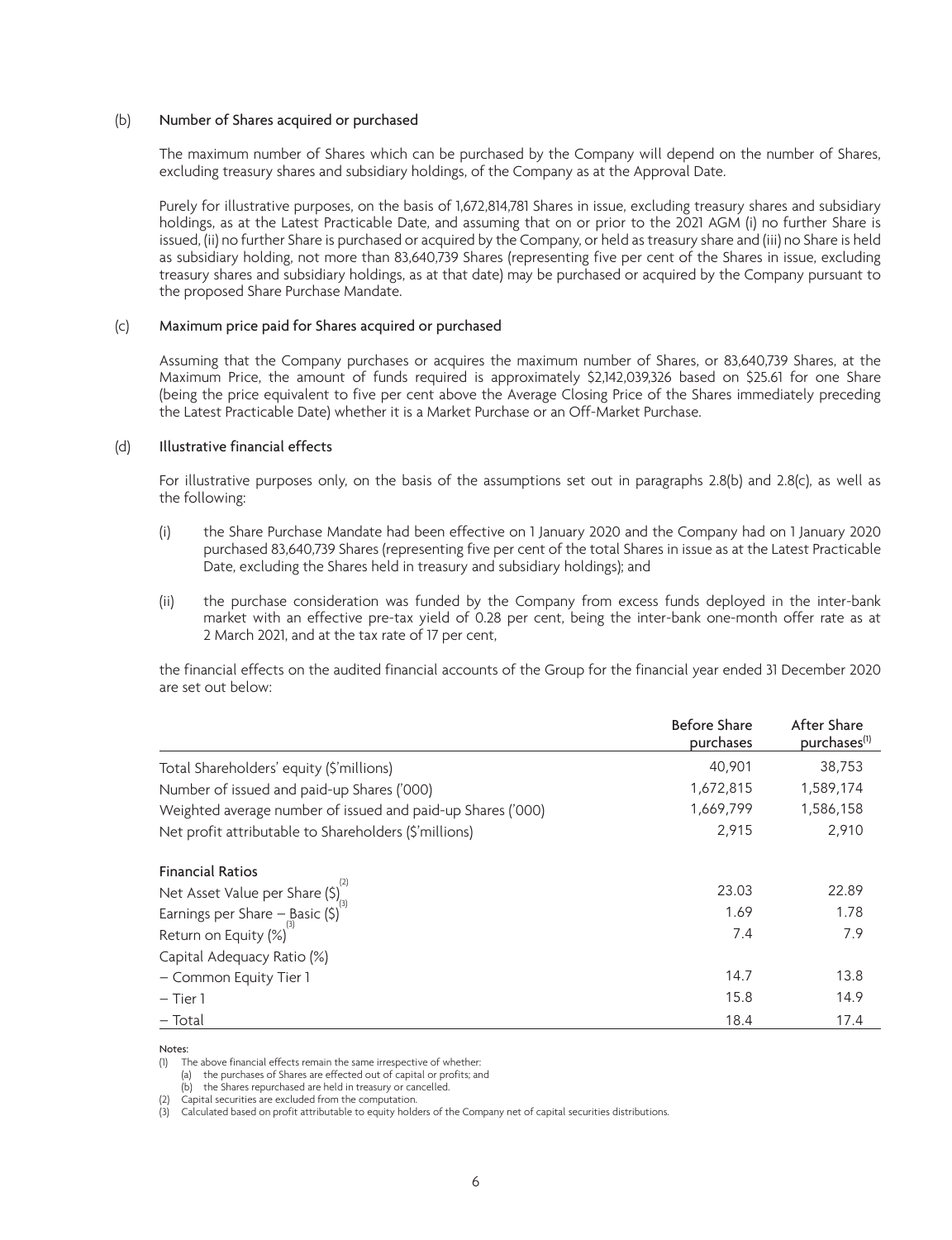The financial effects set out above are for illustrative purposes only. Although the Share Purchase Mandate would authorise the Company to purchase or acquire up to five per cent of the issued Shares (excluding the Shares held in treasury and subsidiary holdings), the Company may not necessarily purchase or acquire or be able to purchase or acquire any or all of the five per cent of the issued Shares (excluding the Shares held in treasury and subsidiary holdings). In addition, the Company may cancel all or part of the Shares repurchased and/or hold all or part of the Shares repurchased as treasury shares.

The Company will take into account both financial and non-financial factors (for example, stock market conditions and the performance of the Shares) in assessing the relative impact of a purchase or acquisition of Shares before execution.

- 2.9 Details of Shares purchased in the last 12 months. The Company had repurchased 993,300 Shares at a total consideration of \$19,935,704 in the 12 months preceding the Latest Practicable Date. The highest price paid and lowest price paid were \$23.30 and \$17.30 respectively.
- 2.10 Listing status of the Shares. The Listing Manual requires a listed company to ensure that at least 10 per cent of the total number of issued shares (excluding preference shares, convertible equity securities and treasury shares) in a class that is listed be held by public shareholders. The "public", as defined in the Listing Manual, refers to persons other than the directors, chief executive officer, substantial shareholders or controlling shareholders of a listed company and its subsidiaries, as well as associates (as defined in the Listing Manual) of such persons. As at the Latest Practicable Date, 1,266,988,133 Shares, or approximately 76 per cent of the total Shares (excluding the Shares held in treasury and subsidiary holdings), were held by public shareholders. Assuming the Company had purchased or acquired Shares from the public up to the full five per cent limit pursuant to the proposed Share Purchase Mandate on the Latest Practicable Date and these Shares had been held as treasury shares, the number of issued Shares held by public shareholders would be reduced to 1,183,347,394 Shares, or approximately 74 per cent of the total Shares (excluding the Shares held in treasury and subsidiary holdings).

Accordingly, the Company is of the view that there is a sufficient number of Shares in issue held by public shareholders which would permit the Company to undertake purchases or acquisitions of its Shares through Market Purchases up to the full five per cent limit pursuant to the Share Purchase Mandate without affecting the listing status of the Shares on the SGX-ST, and that the number of Shares remaining in the hands of the public will not fall to such a level as to cause market illiquidity or affect orderly trading.

- 2.11 Shareholding limits. Under the Banking Act, Chapter 19 of Singapore (Banking Act):
	- (a) no person shall enter into any agreement or arrangement, whether oral or in writing and whether express or implied, to act together with any person with respect to the acquisition, holding or disposal of, or the exercise of rights in relation to, their interests in voting shares of an aggregate of five per cent or more of the total votes attached to all voting shares in a designated financial institution, without first obtaining the approval of the Minister designated for the purposes of the Banking Act (Minister) (5% Limit); and
	- (b) no person shall be a substantial shareholder<sup>1</sup>, a 12 per cent controller (as defined below) or a 20 per cent controller (as defined below) of a designated financial institution without first obtaining the approval of the Minister.

The Company will monitor purchases of Shares to ensure that the above limits will not be exceeded.

For the purposes of the Banking Act:

designated financial institution means (i) a bank incorporated in Singapore; or (ii) a financial holding company;

total number of issued shares, in relation to a company, does not include treasury shares;

12 per cent controller means a person, not being a 20 per cent controller, who alone or together with his associates, (i) holds not less than 12 per cent of the total number of issued shares in the designated financial institution; or (ii) is in a position to control voting power of not less than 12 per cent in the designated financial institution; and

20 per cent controller means a person who, alone or together with his associates, (i) holds not less than 20 per cent of the total number of issued shares in the designated financial institution; or (ii) is in a position to control voting power of not less than 20 per cent in the designated financial institution.

<sup>1</sup> "substantial shareholder" (as defined in the Companies Act) of a designated financial institution means a person who has a substantial shareholding in the designated financial institution. A person has a substantial shareholding in a designated financial institution if (i) he has an interest or interests in one or more voting shares in the designated financial institution; and (ii) the total votes attached to that share, or those shares, is not less than five per cent of the total votes attached to all the voting shares in the designated financial institution.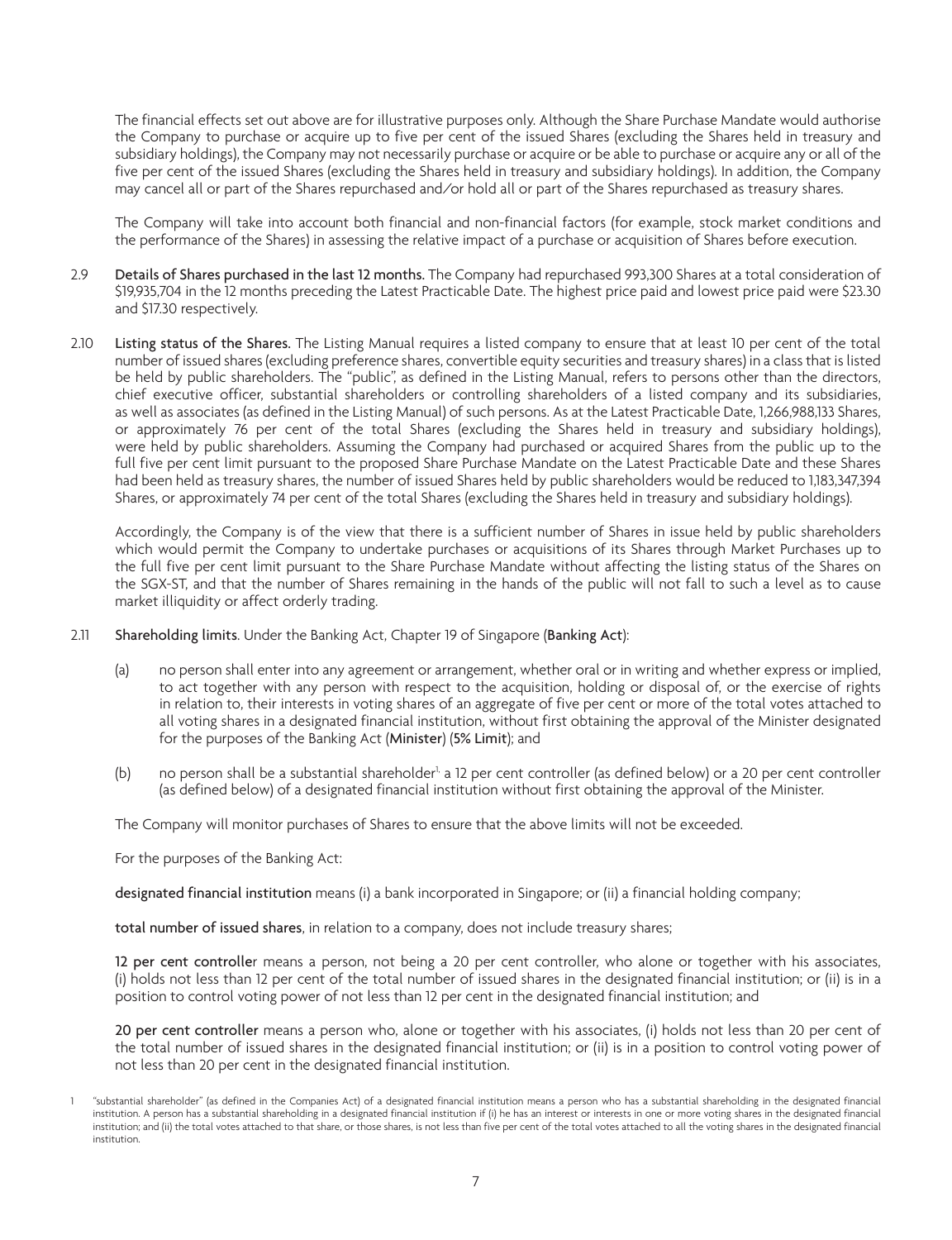For the purposes of the Banking Act, the percentage of the total number of Shares held by a Shareholder (whose Shares were not the subject of a share purchase or acquisition by the Company) and the percentage voting rights of a Shareholder (whose Shares were not the subject of a share purchase or acquisition by the Company) immediately following any purchase or acquisition of Shares will increase should the Company hold in treasury or cancel the Shares purchased or acquired by the Company.

The Company wishes to draw the attention of Shareholders to the following consequences of a purchase or acquisition of Shares by the Company pursuant to the Share Purchase Mandate, if the proposed renewal of the Share Purchase Mandate is approved by Shareholders:

# A PURCHASE OR ACQUISITION OF SHARES BY THE COMPANY MAY INADVERTENTLY CAUSE THE INTEREST IN THE SHARES OF ANY PERSON TO REACH OR EXCEED THE 5 PER CENT LIMIT OR CAUSE ANY PERSON TO BECOME A 12 PER CENT CONTROLLER OR A 20 PER CENT CONTROLLER.

Shareholders whose shareholdings are close to the limits set out in the Banking Act are advised to ensure that they are in compliance with the requirements of the Banking Act and take such action as may be necessary, including seeking the prior approval of the Minister for Finance to continue to hold, on such terms as may be imposed by the Monetary Authority of Singapore, the number of Shares which they may hold in excess of any of such limits, as a consequence of a purchase or acquisition of Shares by the Company. Shareholders who are in doubt as to the action that they should take should consult their professional advisers at the earliest opportunity.

2.12 Take-over implications. Appendix 2 to the Take-over Code contains the Share Buy-Back Guidance Note. The take-over implications arising from any purchase or acquisition by the Company of its Shares are set out below:

# (a) Obligation to make a take-over offer

If, as a result of any purchase or acquisition by the Company of its Shares, a Shareholder's proportionate interest in the voting rights of the Company increases, such increase will be treated as an acquisition for the purposes of the Take-over Code. If such increase results in a change of effective control, or, a Shareholder or group of Shareholders acting in concert acquiring or consolidating effective control of the Company, such Shareholder or group of Shareholders acting in concert could become obliged to make a take-over offer for the Company under Rule 14 of the Take-over Code.

#### (b) Persons acting in concert

Under the Take-over Code, persons acting in concert comprise individuals or companies who, pursuant to an agreement or understanding (whether formal or informal), co-operate, through the acquisition by any of them of shares in a company to obtain or consolidate effective control of that company.

In addition, the Take-over Code presumes certain persons to be acting in concert with each other unless the contrary is established. For example, the following individuals and companies will be presumed to be acting in concert with each other:

- (i) a company with any of its directors (together with their close relatives, related trusts as well as companies controlled by any of the directors, their close relatives and related trusts); and
- (ii) a company, its parent, subsidiaries and fellow subsidiaries, and their associated companies and companies of which such companies are associated companies, all with each other, and any person who has provided financial assistance (other than a bank in the ordinary course of business) to any of the foregoing companies for the purchase of voting rights. For this purpose, a company is an associated company of another company if the second company owns or controls at least 20 per cent but not more than 50 per cent of the voting rights of the first-mentioned company.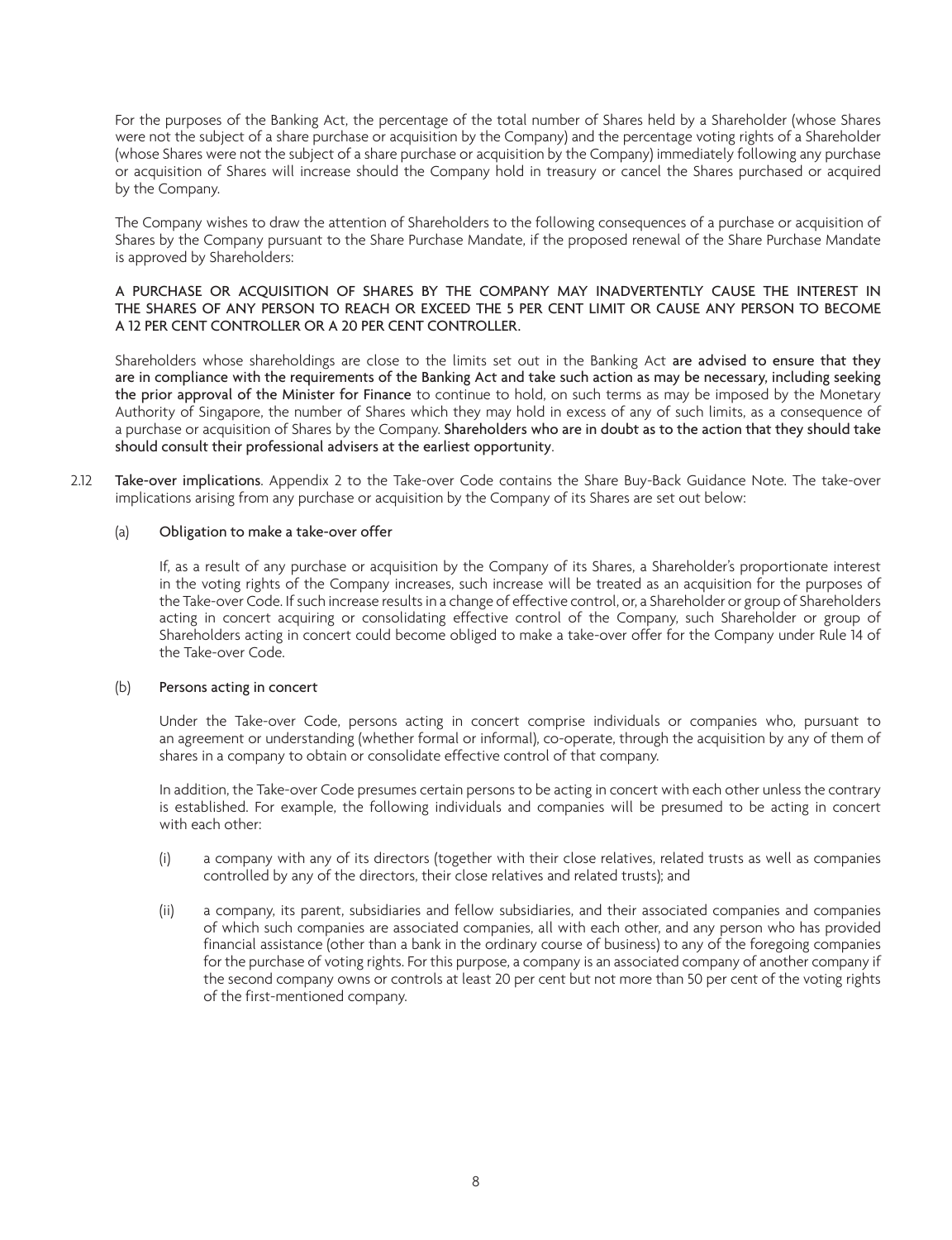#### (c) Effect of Rule 14 and Appendix 2

The circumstances under which Shareholders, including Directors and persons acting in concert with them respectively, will incur an obligation to make a take-over offer under Rule 14 of the Take-over Code after a purchase or acquisition of Shares by the Company are set out in Appendix 2 to the Take-over Code.

In general terms, the effect of Rule 14 and Appendix 2 to the Take-over Code is that, unless exempted, Directors and persons acting in concert with them will incur an obligation to make a take-over offer under Rule 14 if, as a result of the Company purchasing or acquiring Shares, the voting rights of such Directors and their concert parties would increase to 30 per cent or more, or in the event that such Directors and their concert parties hold between 30 per cent and 50 per cent of the Company's voting rights, if the voting rights of such Directors and their concert parties would increase by more than one per cent in any period of six months. In calculating the percentage of voting rights of such Directors and their concert parties, treasury shares shall be excluded.

Under Appendix 2 to the Take-over Code, a Shareholder not acting in concert with the Directors will not be required to make a take-over offer under Rule 14 if, as a result of the Company purchasing or acquiring its Shares, the voting rights of such Shareholder would increase to 30 per cent or more, or, if such Shareholder holds between (and including) 30 per cent and 50 per cent of the Company's voting rights, the voting rights of such Shareholder would increase by more than one per cent in any period of six months. Such Shareholder need not abstain from voting in respect of the resolution authorising the Share Purchase Mandate.

Based on the information in the Register of Shareholders as at the Latest Practicable Date, no Shareholder will be obliged to make a take-over offer for the Company under Rule 14 of the Take-over Code as a result of the purchase or acquisition of Shares by the Company pursuant to the Share Purchase Mandate of the maximum limit of five per cent of its Shares.

Shareholders who are in doubt as to their obligations, if any, to make a mandatory take-over offer under the Take-over Code as a result of any purchase or acquisition of Shares by the Company should consult the Securities Industry Council and/or their professional advisers at the earliest opportunity.

# 3. Substantial Shareholders' Interests

The interests of the Substantial Shareholders of the Company in the Shares as at the Latest Practicable Date, as recorded in the Register of Substantial Shareholders, were as follows:

|                                     | Shareholdings<br>registered in the name of<br>substantial shareholders | Other shareholdings<br>in which substantial<br>shareholders<br>were deemed<br>to have an interest |               | <b>Total Interest</b> |
|-------------------------------------|------------------------------------------------------------------------|---------------------------------------------------------------------------------------------------|---------------|-----------------------|
| Substantial shareholder             | No. of shares                                                          | No. of shares                                                                                     | No. of shares | %*                    |
| Lien Ying Chow Private Limited      |                                                                        | 86,686,453                                                                                        | 86,686,453    | 5.18                  |
| Wah Hin and Company Private Limited | 86,676,076                                                             | 10.377                                                                                            | 86,686,453    | 5.18                  |
| Wee Cho Yaw                         | 21,599,798                                                             | 287,113,587 <sup>(2)</sup>                                                                        | 308,713,385   | 18.45                 |
| Wee Ee Cheong                       | 3,081,455                                                              | $173,663,415^{(2)}$                                                                               | 176.744.870   | 10.57                 |
| Wee Ee Chao                         | 160.231                                                                | 137,847,174 <sup>(2)</sup>                                                                        | 138.007.405   | 8.25                  |
| Wee Ee Lim                          | 1,831,903                                                              | 173,266,519 <sup>(2)</sup>                                                                        | 175.098.422   | 10.47                 |
| Wee Investments (Pte) Limited       | 133,278,205                                                            | 194.119                                                                                           | 133.472.324   | 7.98                  |

Percentage was calculated based on 1,672,814,781 Shares, being the total number of issued Shares (excluding treasury shares and subsidiary holdings) as at the Latest Practicable date.

Notes:

(1) Lien Ying Chow Private Limited was deemed to have an interest in the 86,686,453 Shares in which Wah Hin and Company Private Limited has an interest.

(2) Wee Cho Yaw, Wee Ee Cheong, Wee Ee Chao and Wee Ee Lim were each deemed to have an interest in Wee Investments (Pte) Limited's total direct and deemed interests of 133,472,324 Shares.